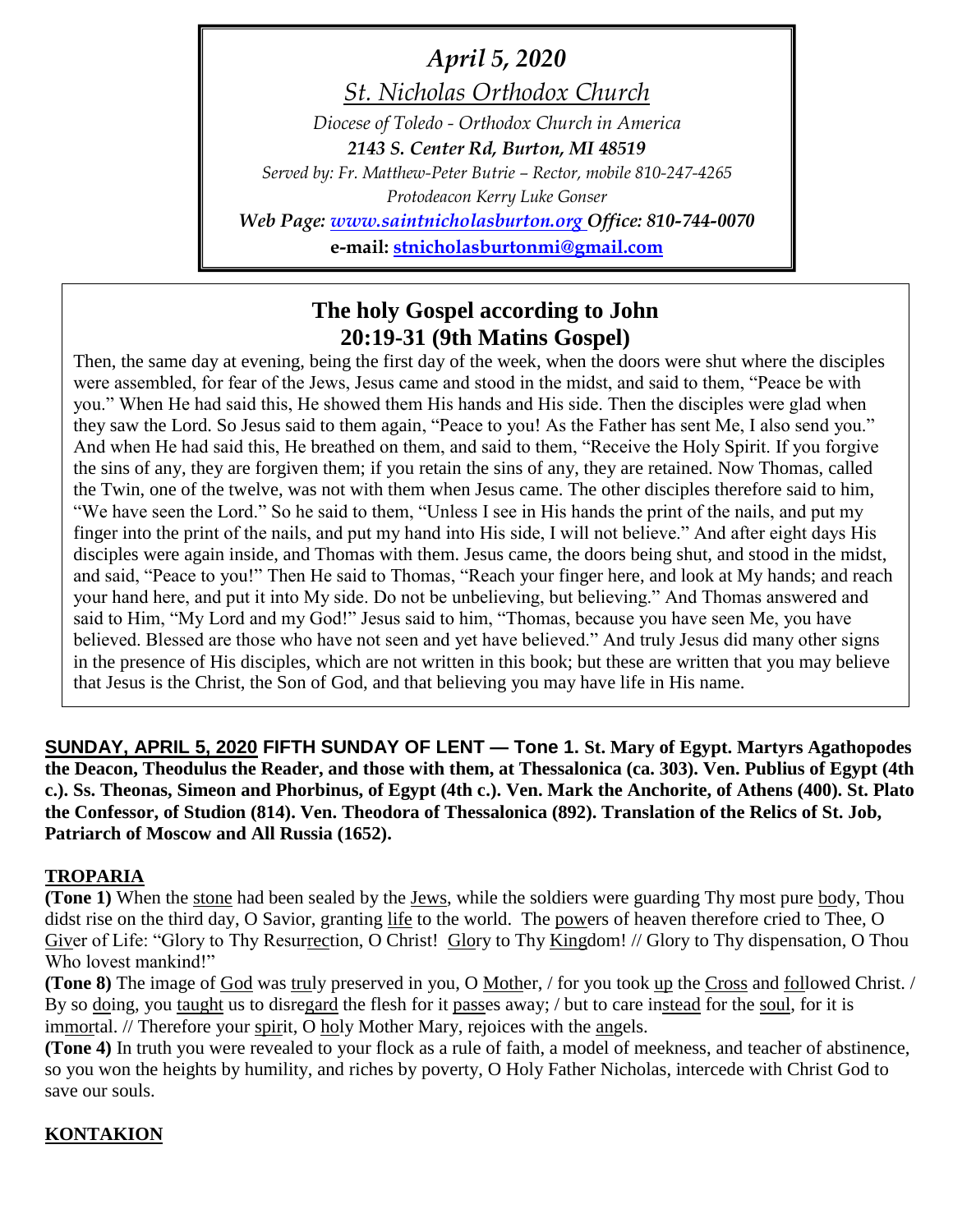**(Tone 6)** Protection of Christians never failing, Mediatress before the Creator, ever constant. Do not despise the voice of prayer of sinners, but in your goodness come to help us who faithfully call upon you. Hasten to entreat, hurry to pray, O Theotokos, interceding always for those honor you.

### *The Prokeimenon in the First Tone:* **Let Thy mercy, O Lord, be upon us / as we have set our hope on Thee.** *v.* **Rejoice in the Lord, O you righteous! Praise befits the just!**

**THE READING IS FROM THE EPISTLE OF PAUL TO THE HEBREWS (9:11-14)** Brethren: Christ came as High Priest of the good things to come, with the greater and more perfect tabernacle not made with hands, that is, not of this creation. Not with the blood of goats and calves, but with His own blood He entered the Most Holy Place once for all, having obtained eternal redemption. For if the blood of bulls and goats and the ashes of a heifer, sprinkling the unclean, sanctifies for the purifying of the flesh, how much more shall the blood of Christ, who through the eternal Spirit offered Himself without spot to God, cleanse your conscience from dead works to serve the living God.

## *Alleluia, Tone 1*

## *v:* **God gives vengeance unto me, and subdues people under me.**

*v:* **He magnifies the salvation of the King and deals mercifully with David, His anointed, and his seed forever.**

# **THE HOLY GOSPEL ACCORDING TO MARK (10:32-45)**

At that time, as the disciples were on the road, going up to Jerusalem, and Jesus was going before them; and they were amazed. And as they followed they were afraid. Then He took the twelve aside again and began to tell them the things that would happen to Him: Behold, we are going up to Jerusalem, and the Son of Man will be betrayed to the chief priests and to the scribes; and they will condemn Him to death and deliver Him to the Gentiles; and they will mock Him, and scourge Him, and spit on Him, and kill Him. And the third day He will rise again. Then James and John, the sons of Zebedee, came to Him, saying, "Teacher, we want You to do for us whatever we ask." And He said to them, "What do you want Me to do for you?" They said to Him, "Grant us that we may sit, one on Your right hand and the other on Your left, in Your glory." But Jesus said to them, "You do not know what you ask. Are you able to drink the cup that I drink, and be baptized with the baptism that I am baptized with?" They said to Him, "We are able." So Jesus said to them, "You will indeed drink the cup that I drink, and with the baptism I am baptized with you will be baptized; but to sit on My right hand and on My left is not Mine to give, but it is for those for whom it is prepared. And when the ten heard it, they began to be greatly displeased with James and John. But Jesus called them to Himself and said to them, "You know that those who are considered rulers over the Gentiles lord it over them, and their great ones exercise authority over them. Yet it shall not be so among you; but whoever desires to become great among you shall be your servant. And whoever of you desires to be first shall be slave of all. For even the Son of Man did not come to be served, but to serve, and to give His life a ransom for many."

# **GO TO PG. 120 IN THE PEW BOOK.**

**Instead of "It is truly meet ,"** All of creation rejoices in you, O Full of Grace: the assembly of Angels and the race of men. O sanctified temple and spiritual paradise, the glory of virgins, from whom God was incarnate and became a Child, our God before the ages. He made your body into a throne, and your womb He made more spacious than the heavens. All of creation rejoices in you, O Full of Grace. Glory to you!

**COMMUNION HYMN** Praise the Lord from the heavens, praise Him in the highest. Alleluia! Alleluia! Alleluia!

# **THE SIXTH WEEK OF LENT – THE WEEK OF PALMS**

This last week of Lent is called the Week of Palms or Palm Week because it leads us to Palm Sunday. During this week the hymns of the Church unfold for us the sickness of Lazarus and the journey of Jesus from Bethphage to Bethany to raise Lazarus from the dead. This miracle results in the triumphal entry of our Lord Jesus into Jerusalem on Palm Sunday. Below are a selection from the hymns of this week that will lead us to the festive days of Lazarus Saturday and Palm Sunday.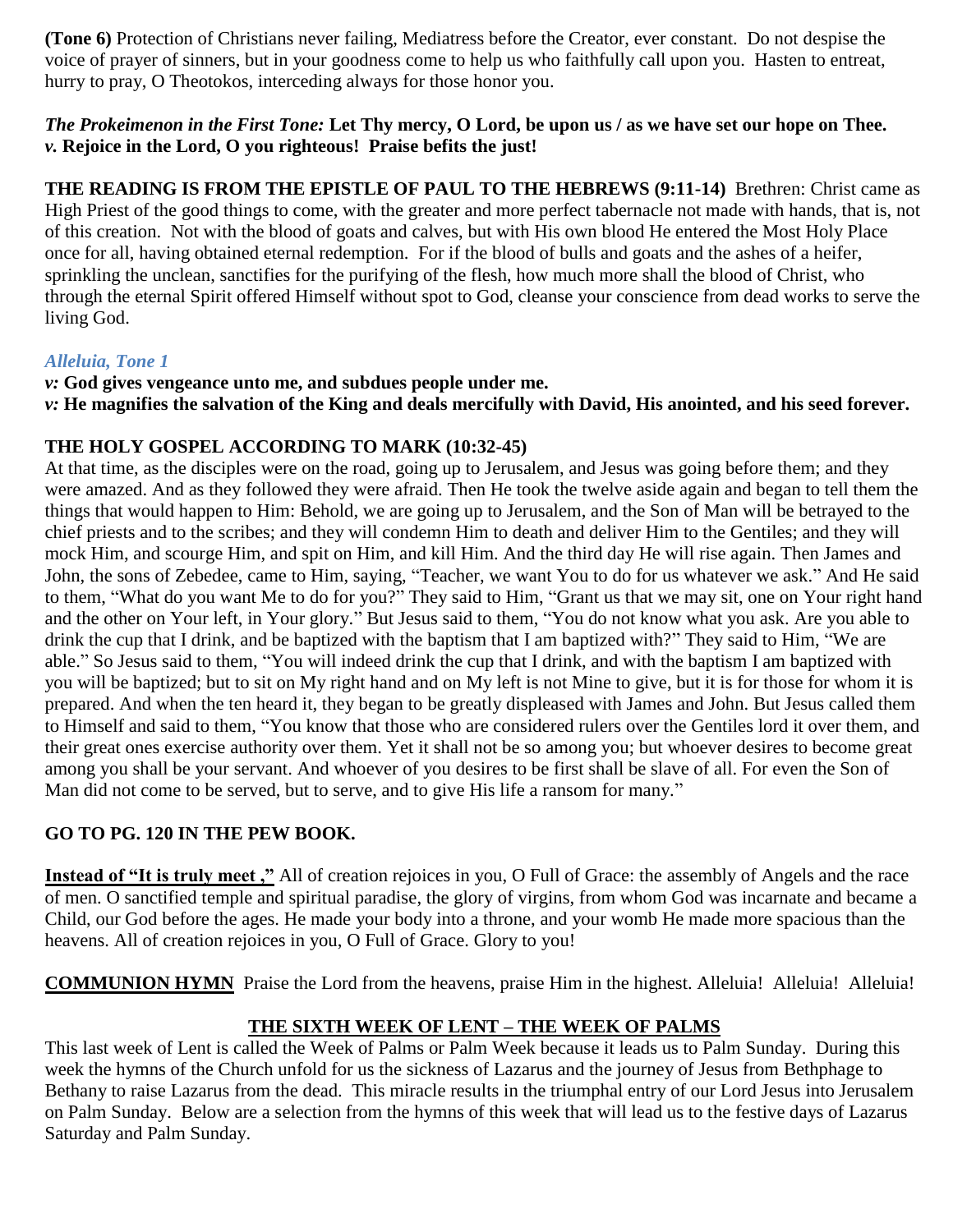### **MONDAY – Lazarus is fatally ill** *Matins, Monday*

*Ode* 7 Behold, Christ is in the city of Bethphage. Rejoice, O Bethany, home of Lazarus, for He will show you a miracle without equal, by raising Lazarus from the dead.

*Ode 9* Today the illness of Lazarus is made known to Christ, Who is lingering beyond the Jordan; however, in His foreknowledge, He declares: This sickness does not lead to death.

### **TUESDAY – Lazarus is fatally ill** *Matins, Tuesday*

*Sessional Hymn 3* Yesterday and today Lazarus suffers from his illness; his sisters send word to Christ about him. Prepare yourself, O Bethany, to receive your Master and King in joy and to sing with us: O Lord, glory to you!

# **WEDNESDAY** – **Lazarus dies & is buried – 1<sup>st</sup> day in the tomb** *Matins, Wednesday*

*Ode 3* Today Lazarus dies, but this death does not escape the divine eye of Jesus. Therefore, He spoke to His disciples and said: "My friend Lazarus has fallen asleep, but I shall go and raise him."

*Ode 9* The sisters of Lazarus weep over the tomb of their brother today, seeing him buried beneath the stone; you have said clearly to your apostles, O Christ: "I rejoice for you that I was not there, so that you may believe."

# **THURSDAY** –  $2^{\text{nd}}$  day in the tomb *Matins, Thursday*

*Sessional Hymn 3* Lazarus is in the tomb for two days, and his two sisters, Martha and Mary, grieve deeply as they look sadly at the rock covering the tomb. With his disciples, the Creator comes to despoil Death and give us life. Therefore, we cry out: "O Lord, glory to you!"

# **FRIDAY** –  $3^{\text{rd}}$  day in the tomb *Matins, Friday*

*Sessional Hymn 3* On this day two disciples are sent to look for the colt of a donkey for the Master of the universe Who is seated upon the hosts of Cherubim. Death, the great devourer of the human race, begins to tremble, for Christ first carried away Lazarus; and soon He will take with Him all humanity.

*Ode 8* The sound of your steps resounds in Bethphage, and they were sensed by Hades who was enraged; and It entreated Lazarus, saying: "If He Who is Life calls you, hasten to leave, for I know that my end is near."

# **LAZARUS SATURDAY – 4**

*Vespers, sticheron* The kingdom of Hades was demolished at the sound of your voice, O Lord; your powerful word awakened from the tomb one who had been dead four days. Lazarus becomes a saving prelude of our regeneration. Nothing is impossible for the King of the universe; O Lord, grant to your servants forgiveness and great mercy!

*Matins, at the Praises* Even though Lazarus had been dead four days, you raised him from Hades, O Christ; before your own death, you destroyed the power of Death; you freed one of your friends from the tomb to announce the resurrection of all. Therefore, we bow before your sovereign power and cry out: Blessed art you, O Savior, have mercy on us! April 5, 2020

ઓફ્રિંગ ઓફ્રિંગ ઓફ્રિંગ ઓફ્રિંગ ઓફ્રિંગ ઓફ્રિંગ ઓફ્રિંગ ઓફ્રિંગ ઓફ્રિંગ ઓફ્રિંગ ઓફ્રિંગ ઓફ્રિંગ

# **CANDLE INTENTIONS FOR THE HEALTH AND BLESSINGS OF**

Fr. Tom, Fr. Don, Fr. Paul, Fr. Anthony, Fr. Robert, Aaron, Milica, Calvin, Larry, Helen, Angelo, Christine, Dorothy, Anna, Irene, Allen, Deborah, Luba, Kosta, Stojan, Mira, Bosa, Christopher, Allison, Jeanette, Katheryn, Joseph, Ted, Marlene, Gladys, my family and friends. Special Intention Joe Tome God's blessings for good health to all our children and their families, relatives & friends Angelo & Christine Panoff Birthday blessings to our son Christopher (April 2) Angelo & Christine Panoff God's blessings for Julia Peck Julia & family God's blessings and health for everyone Bosa Kantar

# **CANDLE INTENTIONS FOR BLESSED REPOSE**

Blessed Repose to our grandsons Andrew & Matthew and brother Carl Aleksoff (1 yr) Angelo & Christine Panoff

#### *Vespers & Matins, Saturday*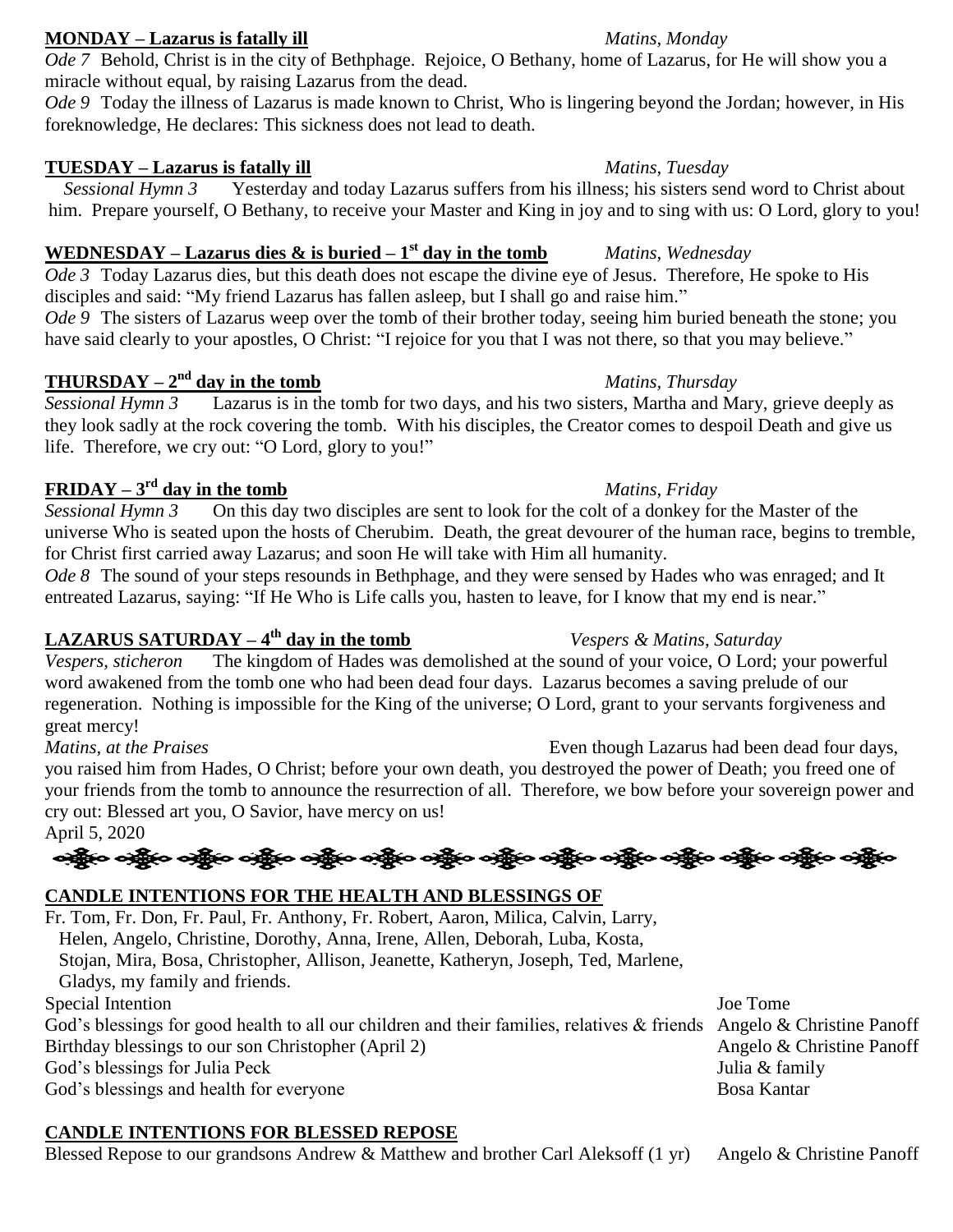

### **WELCOME to all our friends and visitors who are joining us via our YouTube channel:** *St Nicholas Orthodox Church Burton.*

#### **MAKE YOUR FAITHFUL GIVING EASY AND CONVENIENT WITH GIVELIFY**



You can now donate to St. Nicholas with an app on your phone & as always on our website by <https://saintnicholasburton.org/> Go to the website and on the home page click on the box **Give now with Givelify** which will walk you through the donation process: this is a secure site. You can then fill in the requested information and make your donation. You can donate toward any fund even coffee hour. If you want to split a donation between different areas just include a memo indicating how you would like the funds applied.

#### **FROM ARCHBISHOP AL DIOCESE – 22 MARCH 2020**

Beloved,

On March 31 Archbishop Alexander sent a directive to the clergy of both of his dioceses (you may read the pertinent sections at the bottom of this note as well as a note shared by Archimandrite Gerasim).

#### **What this means for us:**

This is a continuation of the *status quo* in most respects through to April 30:

+ Saturday Vespers, Sunday Liturgy and a weekly Presanctified will be served and be live-streamed on our [YouTube](https://www.youtube.com/channel/UC59tV-Re443z-GCoETAUvfA)  [channel](https://www.youtube.com/channel/UC59tV-Re443z-GCoETAUvfA)

+ a change: once the priest, deacon, altar server, chanter (no more than 5) have arrived, the doors will be locked. No one else will be admitted.

+ Holy Week and Pascha will be celebrated but with fewer services yet they will be live-streamed.

+no one-on-one pastoral interaction except in extreme circumstances. This means no Communion outside of the Liturgy nor Confession for the time being.

#### + **after this is all over, a common Sunday will be chosen for all parishes and missions to serve the Paschal Matins and Liturgy in full. (emphasis added)**

Members of the parish council have been reaching out to our households by phone, text, and card to check in on everyone. If there is anything I can do: light a candle, remember someone at the preparation of the Gifts at Liturgy, etc., please let me know.

You may see the message recorded for the parish on our YouTube channel [here.](https://youtu.be/Ko4qvffnSOs)

We are in the care of God. Keeping this in mind, let us remember as Vladyka has reminded us of the Lord's words, we with patience patiently endure and so shall we possess our souls. with love in Christ,

# **Fr Matthew**

### **Letter from Archbishop Alexander**

March 31, 20 20 Repose of Saint Innocent of Alaska

Dear Beloved Fathers and Brothers,

The blessing of the Lord!

Our Divine Services, chief among them the Holy Liturgy, are an offering made to God "on behalf of all and for all." During this global health crisis we must continue to pray and, as long as possible, to gather for prayer in church and to offer to God his "due worship and praise" *(Prayer of the Trisagion)*, as is "proper and right" *(Eucharistic Prayer of St. John Chrysostom)*. As a result, I am not yet prepared to cancel church services in our parishes and missions.

We, of course, face an uncertain time ahead of us. Thus, I continue to be concerned for the health and welfare of the clergy and faithful of my two dioceses (and of all of our neighbors). Still I remain convinced of the importance of celebrating the Divine Services.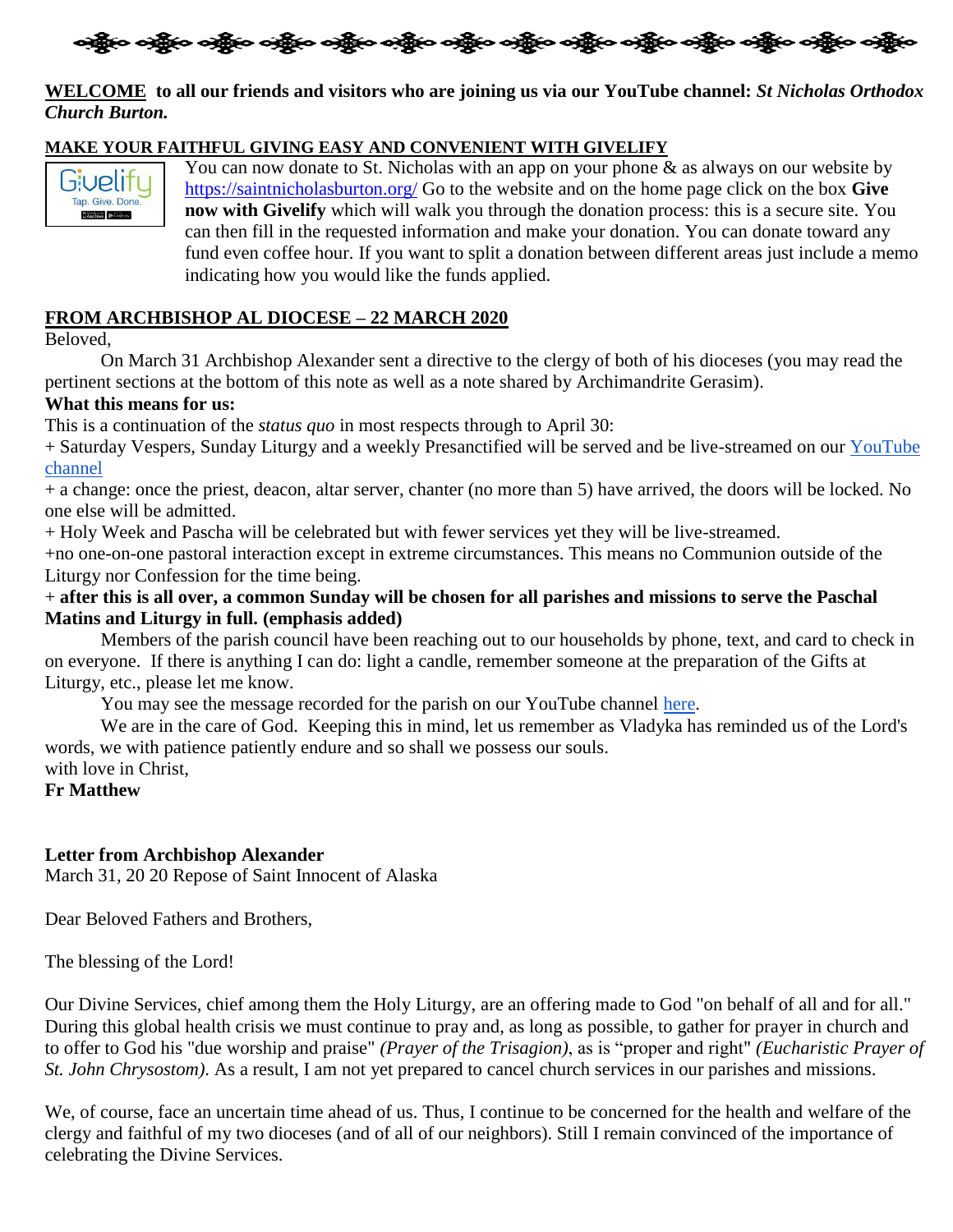Trying to balance these two goods, I put forth the following...

If a parish or mission is in a civil jurisdiction that is under "shelter at home" or mandatory isolation, then

1. Parishes and Missions, **where it is feasible and appropriate, may serve**

· One Presanctified and the Sunday Resurrectional Divine Liturgy *(the Chancellor has clarified that Vespers on Saturday may still be served)*

· The Liturgy of Palm Sunday

· The following recommended for Holy Week: One Bridegroom Service, Vesperal Liturgy of Holy Thursday, Vespers of Holy Friday, and Vesperal Liturgy of Holy Saturday.

· The Vesperal Liturgy for Holy Saturday may be served in the late afternoon.

· The Liturgy for Pascha on Sunday morning (scheduled at your normal Sunday service time).

## 2. All Parishes and Missions

· Shall have no more than 5 people total, that **must be the same** for every service, in attendance inclusive of clergy. Rotating schedules are **not** to be employed.

· Parishioners shall be instructed to remain at home. The doors of the church are to be locked.

· A thorough disinfection shall be conducted after each service.

· The Church building shall not be opened for any purposes outside of your scheduled liturgical services.

· No one-on-one pastoral interaction, except *in extremis*. Therefore, no confessions and no distribution of communion.

· Confessions, baptisms and chrismations shall be postponed until further notice...

The services will be celebrated simply, "on behalf of all and for all". This is a season of life where we are being called to sacrifice our pastoral longings and customary service for the good of the very cities and towns for which we pray during each divine service. This is a truly noble endeavor befitting the Gospel of Christ, even if we are unsettled by it all...

These provisions will remain in place at least through April 30, 2020, unless otherwise updated. When the "all clear" has finally been signaled by all the civil jurisdictions, I will designate a common Sunday that all the parishes and missions of my dioceses will be directed to celebrate the Paschal Matins and Liturgy in full (*viz.* 2 Chronicles 30:1- 4).

Continue to be patient. Neither this pandemic nor any civil decree can keep you from keeping the Gospel commandments.

in Christ Jesus, with the love of our Lord, and with the fast,

# **+Alexander**

# *Archbishop of Toledo and the Bulgarian Diocese*

*– Orthodox Church in America*

# **Archimandrite Gerasim - Administrator of the Diocese of the South:**

In the Second Book of Chronicles we read how Hezekiah, King of Israel, following a time of sacrilege, ordered the date of the celebration of Pascha for that year to be changed! The Chronicler tells us: "Hezekiah sent to all Israel and Judah, and also wrote letters to Ephraim and Manasseh, that they should come to the house of the Lord at Jerusalem, to keep the Passover to the Lord God of Israel. For the king and his leaders and all the assembly in Jerusalem had agreed to keep the Passover in the second month. For they could not keep it at the regular time, because a sufficient number of priests had not consecrated themselves, nor had the people gathered together at Jerusalem. And the matter pleased the king and all the assembly. So they resolved to make a proclamation throughout all Israel, from Beersheba to Dan, that they should come to keep the Passover to the Lord God of Israel at Jerusalem, since they had not done *it* for a long *time* in the *prescribed* manner" (2 Chron 30. 1 - 5). King Hezekiah made this decision based on a provision in the Law of Moses, as recorded in the Book of Numbers, stipulating that the Passover may be kept in extraordinary circumstances on the fourteenth day of the second month instead of the first month. No one has any intention of tampering with the date of the celebration of Pascha, but we make this observation so that you know that even the Law of Moses makes provision for cases in which the celebration of Pascha is interrupted.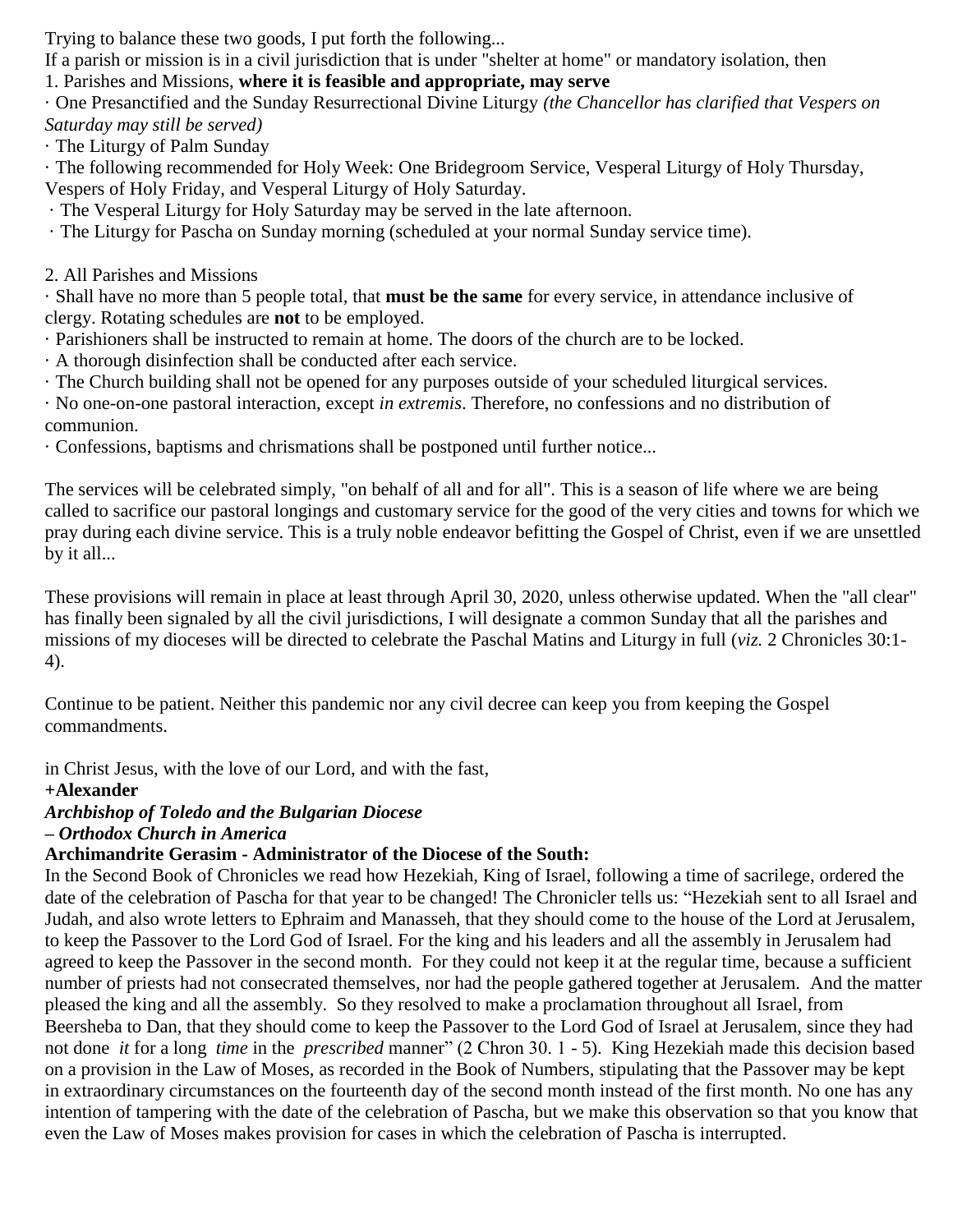**LENTEN PRAYER PARTNER** Pray for your prayer partner throughout Lent especially. At Pascha you may want to let them know you were praying for them with a card or note.

## **KEEPING IN TOUCH WITH THOSE IN NURSING HOMES AND ASSISTED LIVING FACILITIES**

**To aid in your outreach, here is a listing of their addresses:**

| <b>Helen Ashmun</b>   | 4436 Beecher Rd.                                         | <b>Flint, MI 48532</b>       |
|-----------------------|----------------------------------------------------------|------------------------------|
| <b>Larry Bladecki</b> | 409 15 <sup>th</sup> Street                              | <b>Bay City, MI 48708</b>    |
| <b>Anna Branoff</b>   | Grand Blanc Fields 12628 Pagels Dr Grand Blanc, MI 48439 |                              |
| <b>Gladys Edwards</b> | 2 Harbor Dr.                                             | <b>St. Clair, MO 63077</b>   |
| <b>Paul Ellis</b>     | 2360 Stonebridge Dr.                                     | <b>Flint, MI 48532</b>       |
| Vasilka Karatza       | <b>Regency 1330 Grand Pointe Ct</b>                      | <b>Grand Blanc, MI 48439</b> |
| <b>Jo Sredich</b>     | Magnolia House 4134 N. State Rd.                         | Davison, MI 48423            |

## **FROM THE PARISH COUNCIL**

We have arranged for all non-essential expenses to be curtailed, e.g. only essential utility usage in the church, in the hall, and on the parish property. However, this does not eliminate the need for ongoing parish administration and the normal expenses required to keep the parish up and running and ready for a return to normal parish life. Please have in mind that, while public celebration of the Divine Services have been suspended for the foreseeable future (hopefully only for a few short weeks), the parish needs all our stewardship so that we do not fall behind in a way from which it might be difficult to recuperate. The parish has depended on your generous stewardship and financial support in the past and we are confident that, even in these difficult times for so many of us and possibly in the face of personal financial difficulties, you will not fail to continue to support the important work which the Lord has entrusted to us all.

There are presently two suggested ways to continue your stewardship without interruption:

1) by writing a check to St. Nicholas Orthodox Church and sending it to the parish address: 2143 S Center Rd, Burton, MI 48519; or

2) by donating online on our parish website <https://saintnicholasburton.org/> Go to the website and on the home page click on the box **Give now with Givelify** which will walk you through the donation process: this is a secure site. You can then fill in the requested information and make your donation.

In advance, we thank you for your ongoing support that will ensure a quick return to normal parish life as soon as possible. Be assured of our prayers and our constant attention to your needs and the needs of all our parish. **– St. Nicholas Parish Council**

# **FURTHER YouTube INSTRUCTION**

+Visit our YouTube page [here](https://www.youtube.com/channel/UC59tV-Re443z-GCoETAUvfA)

+To be notified of when we go live be sure to **subscribe** and **turn on notifications** for our YouTube page.

+At this time we will be live-streaming Presanctified Liturgies, Vespers on Saturday evening, and Divine Liturgy on Sunday morning as well as the services of Holy Week and Pascha. The next live-stream is [Friday, April 3 6:30 PM](https://www.youtube.com/watch?v=MkZUgp1Pdi8)  [EDT Presanctified Liturgy at St Mary Magdalene Church](https://www.youtube.com/watch?v=MkZUgp1Pdi8)

+Updates will be posted on our [Facebook page](https://www.facebook.com/stnicholasburton/) as well

+If you miss the live-stream, the service will be archived. Be aware that once the live-stream ends it will take some time for the video to render to be able to be archived so if you don't see the video right away don't worry.

+Treat the live-stream as you were in the church, get dressed, light a candle, stand in your icon corner, stand for the Gospel, etc.

+If you have a difficult time accessing the live-stream please reply to this email so we can help you.